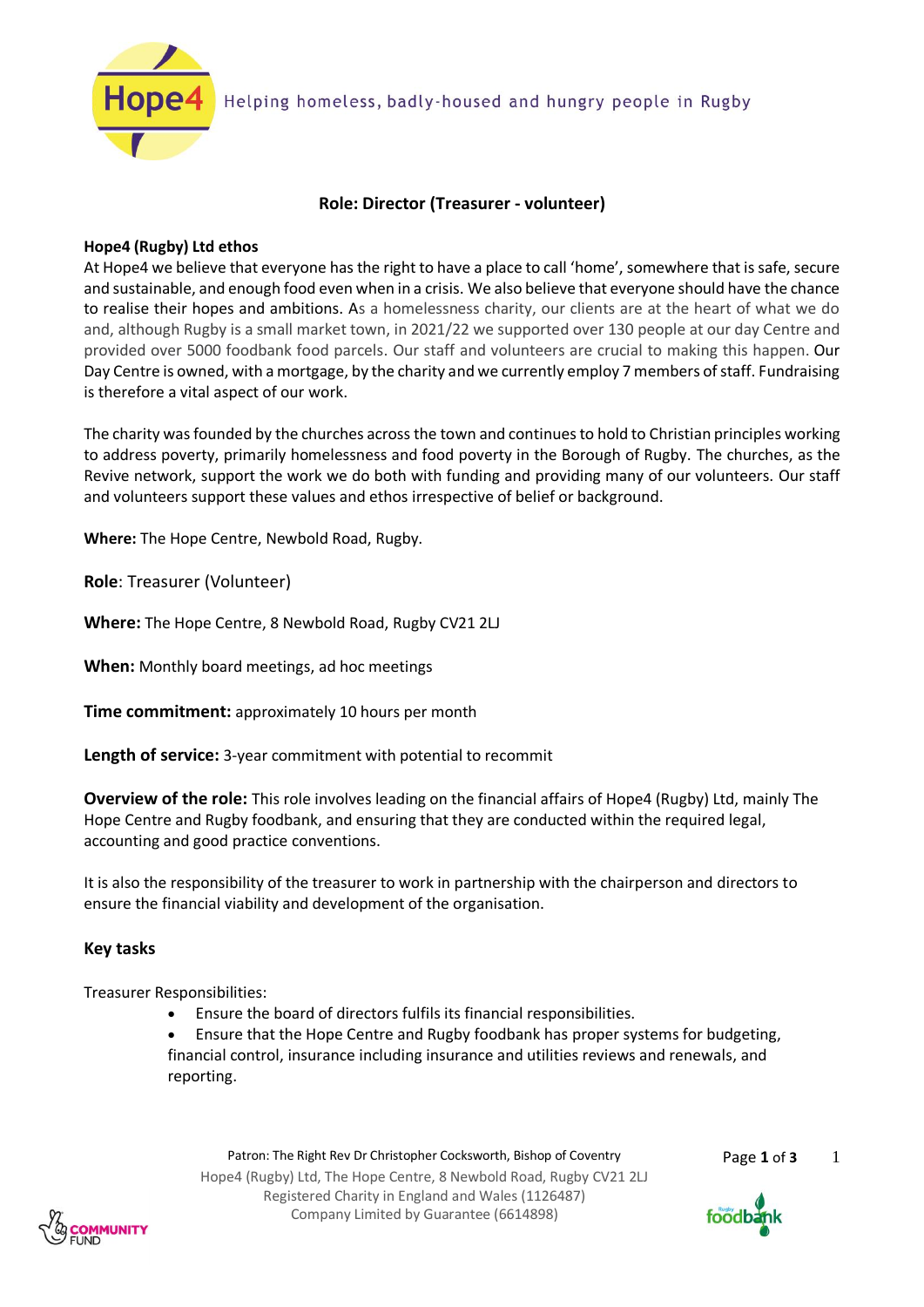# Helping homeless, badly-housed and hungry people in Rugby



• Write reports to inform the board members of the finances of the Hope Centre and food bank, currently on a monthly basis, ensuring that the board have a clear picture of the financial health of both parts of the operation.

- Ensure that financial reports:
	- Are comprehensible and properly discussed at board meetings.
	- Are provided in the proper format and at the proper time, as required by the relevant charity regulator body (Charity Commission of England & Wales, Charity Commission of Northern Island or OSCR etc)
	- Have properly appointed auditors or independent examiners (on income over £25k).
	- Are reported on an annual basis at annual general meetings (AGMs).
	- Are submitted on time to Companies House and the Charity Commission.
- Close liaison, holding monthly reviews with Hope4's Bookkeeper.
- Review with Auditor at year end.
- Ad hoc meeting such as with founders, funders etc at the Centre
- The tasks below need a regular, generally weekly, visit to the Centre
	- Wages submit details, key payments, distribute payslips, derive info for entries needed against grants e.g. National Insurance
	- GAYE Returns, maintenance of data and paperwork
	- Post collect from Centre
	- Banking bank cheques (use phone app to photograph reducing need to visit the Bank) and cash, thank you letters as needed, key payments (pass information to the Bookkeeper for keying onto Sage and filing for auditors)
- Bookkeeper (contractor) overseen by Treasurer.

Objects of Hope4 (Rugby) Ltd:

• To ensure the board of Directors develop a long-term strategy for the Hope Centre and food bank with clear objectives which can be monitored and adapted.

Other responsibilities, along with the board of directors, include:

• To work alongside the board of directors to ensure the organisation's financial dealings are systematically accounted for and on time, independently examined (on income over £25k) and made publicly available when necessary.

• Ensure your charity is accountable, actively complying with statutory accounting and reporting requirements and the law.

• To ensure appropriate financial plans are in place for future budget allocations as well as looking after contractual agreements with external partners that award money for core costs and additional projects.

• To help promote the organisation to a wider audience of potential funders and beneficiaries.

• To ensure Hope4 (Rugby) Ltd has appropriate procedures to: comply with current legislation and good practice; including employment, health and safety, equal opportunities, safeguarding & GDPR compliance/data protection etc.

• Act with reasonable care and skill, giving your time, thought and energy to your role.

Patron: The Right Rev Dr Christopher Cocksworth, Bishop of Coventry Page 2 of 3

2

Hope4 (Rugby) Ltd, The Hope Centre, 8 Newbold Road, Rugby CV21 2LJ Registered Charity in England and Wales (1126487) Company Limited by Guarantee (6614898)